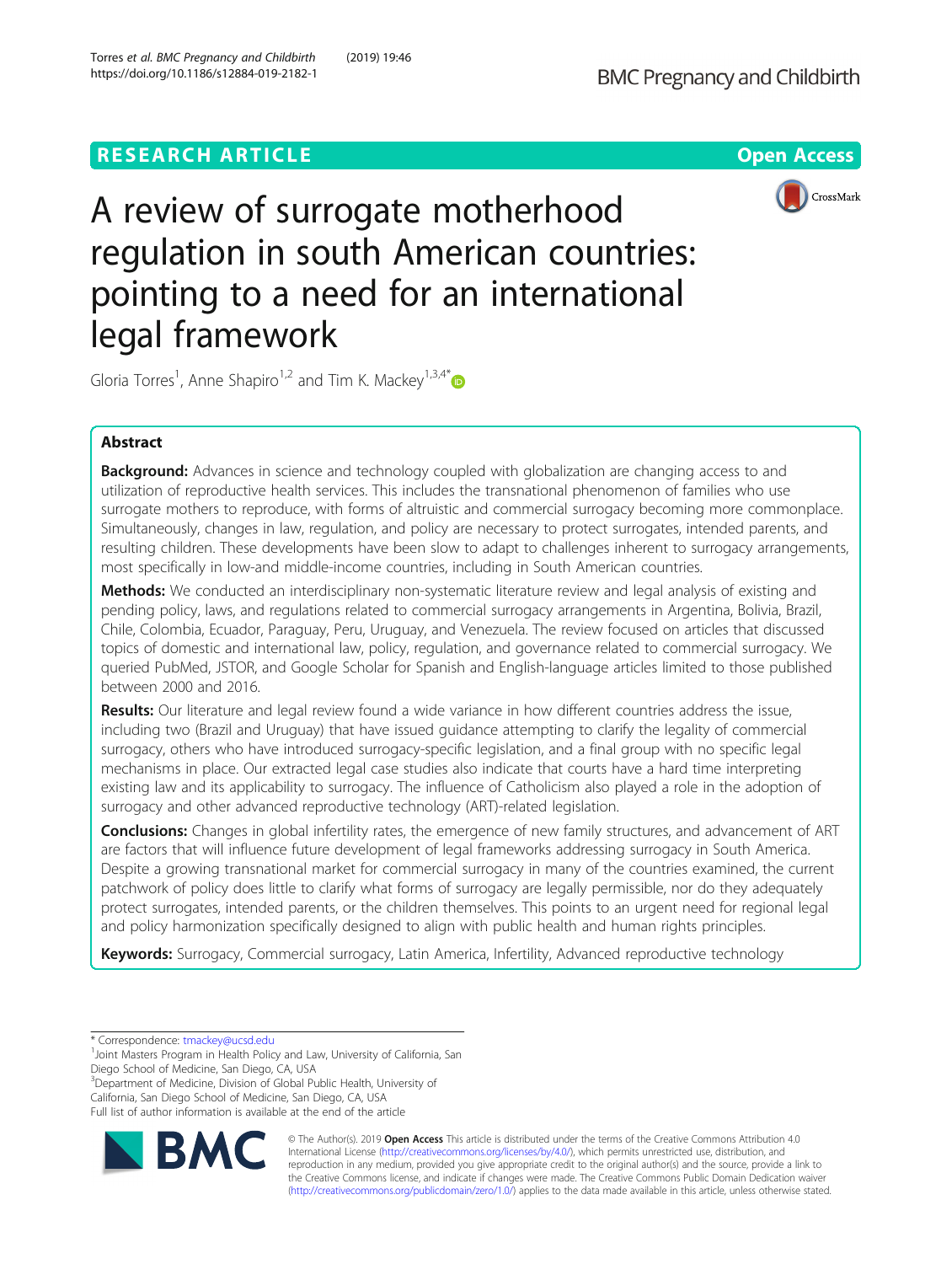# Background

In vitro fertilization (IVF) has emerged as one of the most promising solutions to the problem of global infertility. The World Health Organization (WHO) defines infertility as "a disease of the reproductive system defined by the failure to achieve a clinical pregnancy after 12 months or more of regular unprotected sexual intercourse." During IVF, eggs are harvested from a female and fertilized by sperm outside the womb. After fertilization, a selection of the resulting embryos are transferred to a womb  $[1]$  $[1]$ . As originally intended, this technique was developed to help women conceive and carry a baby to term. The world's first IVF baby, Louise Brown, was born on July 25, 1978, in the United Kingdom [\[2](#page-9-0)]. The world's second and India's first IVF baby, Kanupriya, (alias Durga) was born 67 days later October 3, 1978. [[3\]](#page-10-0) Later, in 1986, a court in the state of New Jersey recognized the legitimacy of the traditional/genetic surrogate mother for the very first time in the wellknown "Baby M" case [[4](#page-10-0)].

Surrogacy is an arrangement through which a surrogate mother bears and delivers a child for another couple or person [[5\]](#page-10-0). A traditional/genetic surrogacy is when a surrogate is artificially impregnated with sperm, usually from the intended parent, but may also be donor sperm, with the intention of that sperm fertilizing her (the surrogates) egg, thereby making her both the genetic and gestational mother [\[5](#page-10-0)]. In gestational surrogacy, embryos that are not genetically related to the surrogate are implanted into the uterus of the surrogate, who will then carry the gestation to term, the intended parent(s) being the individual(s) with ownership of the aforementioned embryos.

Generally, gestational surrogacy is based on the types of contractual arrangements between parties and includes either a commercial or altruistic transaction depending on whether the surrogate receives a financial reward for her pregnancy or not  $[6]$  $[6]$ . When individuals or the entities that represent them (e.g. agencies and clinics) enter into any surrogacy arrangement, the laws that can be applied to that arrangement will be from the country where the contract originated and also the country where the baby is born. This explains why commercial surrogacy contracts can be common in countries without surrogacy regulations.

Gestational surrogacy has grown in popularity in different parts of the world over the last two decades (though there is a lack of evidence of increases in age-specific rates), and this increase can be attributed to rates of infertility and changes in traditional family structures [\[7](#page-10-0)]. In 2010, 1.9% of women aged 20 to 44 were unable to achieve their first live birth (primary infertility), and 10.5% of women with a previous live birth were unable to have a second child (secondary infertility) [[8\]](#page-10-0). Concomitantly, single parents or same-sex couples have added relevancy to assisted reproductive technologies (ARTs), such as in vitro fertilization, oocyte and embryo donation, and surrogacy [\[9\]](#page-10-0).

Adoption and surrogacy are two discrete options for people who cannot carry their own children. Over the past several years, many countries now permit same-sex couples to marry and adopting or using a surrogate can be the next step to having a family (though the growth in children raised by same sex couples may also be impacted by artificial insemination by donor sperm, children born into heterosexual unions prior to same sex family formation, or other informal means.) For example, in the United States, it is projected that between 2 and 3.7 million children have a lesbian, gay, bisexual, or transgender parent; approximately 200,000 children are being raised by same-sex couples [\[10\]](#page-10-0). This number reflects both adoption and surrogacy arrangements. However, declines in the U.S. rate of adoption and overall rate of international adoptions along with the continued progress and success rates of types of ARTs, may also impact whether gestational surrogacy is viewed a viable or popular pathway to reduce infertility or for same-sex couples who cannot conceive.

Importantly, a global governance framework to harmonize commercial surrogacy laws, regulations, and policies does not currently exist, which has led to widespread variation in how commercial surrogacy arrangements are regulated. Some countries, such as Georgia, India, Russia, and Ukraine, legally allow both commercial and altruistic surrogacies [\[4](#page-10-0)]. In contrast, the United Kingdom, Australia, and Canada consider altruistic surrogacy legal, but have banned forms of commercial surrogacy [[4](#page-10-0)]. France, Italy, Germany, and China prohibit both forms of surrogacy [\[4](#page-10-0)]. The United States does not have national commercial surrogacy legislation, but in some states, like California, the practice is legal and regulated [\[11](#page-10-0)].

Consequently, several academic commentators and human rights organizations have advocated for greater regulation and oversight, while at the same time, religious organizations and feminists' groups, among others, support prohibiting gestational surrogacy [\[12\]](#page-10-0). As an illustration, the European Parliament's 2014 Annual Report on Human Rights and Democracy condemned the practice of commercial surrogacy and deemed the utilization of gestational surrogates as reproductive exploitation. The European Parliament also declared that commercial gestational surrogacy should be prohibited in order to protect vulnerable women in low income countries [\[13\]](#page-10-0). This includes potential alignment with international instruments such as the Convention on the Elimination of All Forms of Discrimination Against Women and the Convention on the Rights of the Child.

Previous studies have examined surrogacy legal and policy arrangements in detail, examining countries such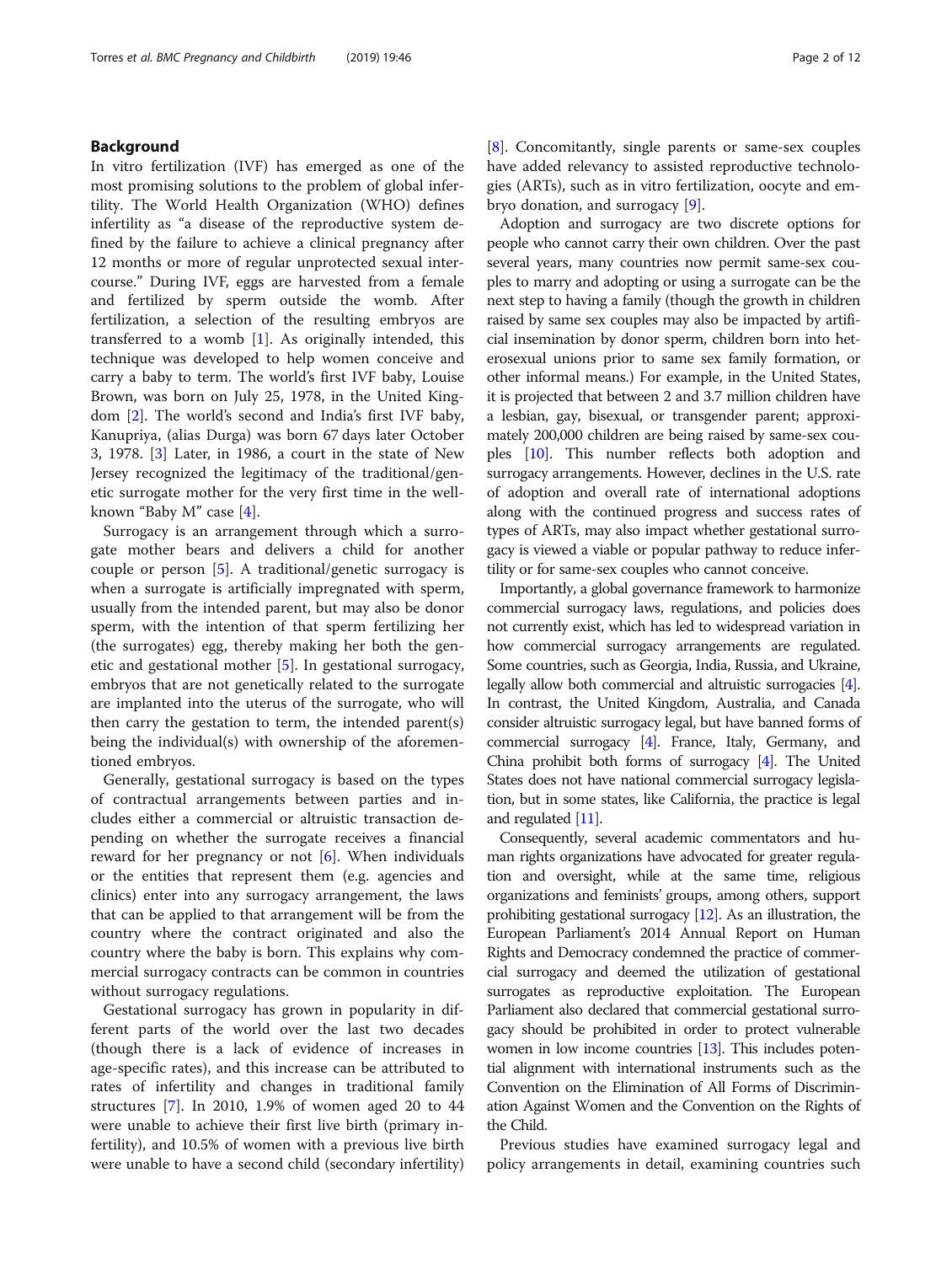as the United States, Australia, India, and the Ukraine [[14](#page-10-0)–[16](#page-10-0)]. Many studies have scrutinized commercial surrogacy in India and Western Europe, but only few studies have specifically examined laws, regulations, and policies associated with commercial surrogacy in South American countries, despite the fact that the region has become a reproductive tourism destination during the past decade [[7\]](#page-10-0). To address this gap of knowledge, this article conducts an in-depth review and analysis of the policy environment for commercial surrogacy in South America.

Specifically, our review primarily focused on assessing different policy responses to commercial surrogacy in South American countries, analyzing their current legislation, and depicting how regulation has changed over time. For clarification and for the purposes of this study, South America includes the countries Argentina, Bolivia, Brazil, Chile, Colombia, Ecuador, Paraguay, Peru, Uruguay, and Venezuela.

### Methods

We conducted an interdisciplinary multi-lingual literature review examining journal articles, original research, legal cases, law review articles, commentaries, and news reports indexed in three scholarly databases. We queried key search terms on PubMed (Medline), JSTOR, and Google Scholar for Spanish-language articles that contained the words "surrogacy," "maternidad surrogada," "gestacion por sustitucion," "vientre de alquiler," and "maternidad intervenida," and English-language articles that contained the words "surrogacy," "transnational surrogacy" "commercial surrogacy," "gestational surrogacy," "reproductive tourism," and "surrogate parentage" in the Title/Abstract field in the respective databases' advanced search settings. The review was limited to articles published between 2000 and 2016.

The review focused on articles that discussed topics of domestic and international law, policy, regulation, and governance related to commercial surrogacy. The subject focus necessitated excluding literature that: (1) discussed surrogacy in non-Latin American jurisdictions; (2) articles primarily or solely discussing other reproductive health and medicine issues (e.g., abortion, IVF, gamete and human embryo donation); (3) articles focusing on the bioethical components or arguments for or against surrogacy that did not include discussion of policy and law; and (4) studies focusing on clinical practice and outcomes associated with surrogacy arrangements. Although these other categories are important, this review primarily focused on assessing different policy responses to commercial surrogacy in South American countries, analyzing their current legislation, and measuring how regulation has changed over time.

To supplement information contained in the peerreviewed literature, the review also examined information sources from the gray literature, which included technical reports or guidance from government agencies, news reports from media outlets (e.g., nonscientific sources), information from nongovernmental organizations or advocacy organizations, pertinent pending and enacted domestic legislation, legal cases, and information from government agency websites.

Examining both the academic literature and gray literature allowed us to identify each South American country's laws, regulations, and policies related to surrogacy and also assess surrogacy case studies that have been adjudicated in the courts. This allowed us to identify case studies for certain countries that illustrate real-world examples of surrogacy arrangement and the unique legal challenges they face in courts. Case studies were selected on the basis of adjudication of a surrogacy arrangement, legal precedence, and relevance to national surrogacy law. Although this literature review was comprehensive it was not a systematic review.

# Results

### Infertility in South America

South America is not a homogenous region. Important differences exist between the various countries in terms of size, income per capita, demographics, and natural resources, among others. In contrast, shared regional conditions are economic inequalities and high presence of Catholicism and the influence of the Catholic church significantly impacts reproductive issues [[9\]](#page-10-0).

Throughout the past three decades, South American societies and their political and economic structures have weathered significant changes and uncertainties, such as destabilization of political institutions, market inflation, and social, economic, and health inequalities [[17\]](#page-10-0). Women are increasingly better educated and now are part of the workforce; combined with socioeconomic conditions, they have delayed their decisions to enter motherhood, which has contributed to a general decline in fertility rates [\[17](#page-10-0)].

A 2012 study published in PLOS Medicine incorporating 277 health surveys systematically analyzed the world's infertility rate and found that in 2010, Latin America and the Caribbean had an estimated 1.5% primary infertility rate. [[8\]](#page-10-0) In comparison, the primary infertility rate was 1.8% in high-income countries, 2.6% in North Africa and the Middle East region, 3.0% in South Asia, and 1.9% globally. [[8\]](#page-10-0). Despite the 1.5% in the region, in 2010, the lowest estimated prevalence of primary infertility occurred in middle-income countries in Latin America (e.g., Peru, Bolivia, and Ecuador, a, 0.8–1.0%.) [\[8](#page-10-0)]. In 2010, estimated secondary infertility in Latin American was 7.3% compared to 10.2% globally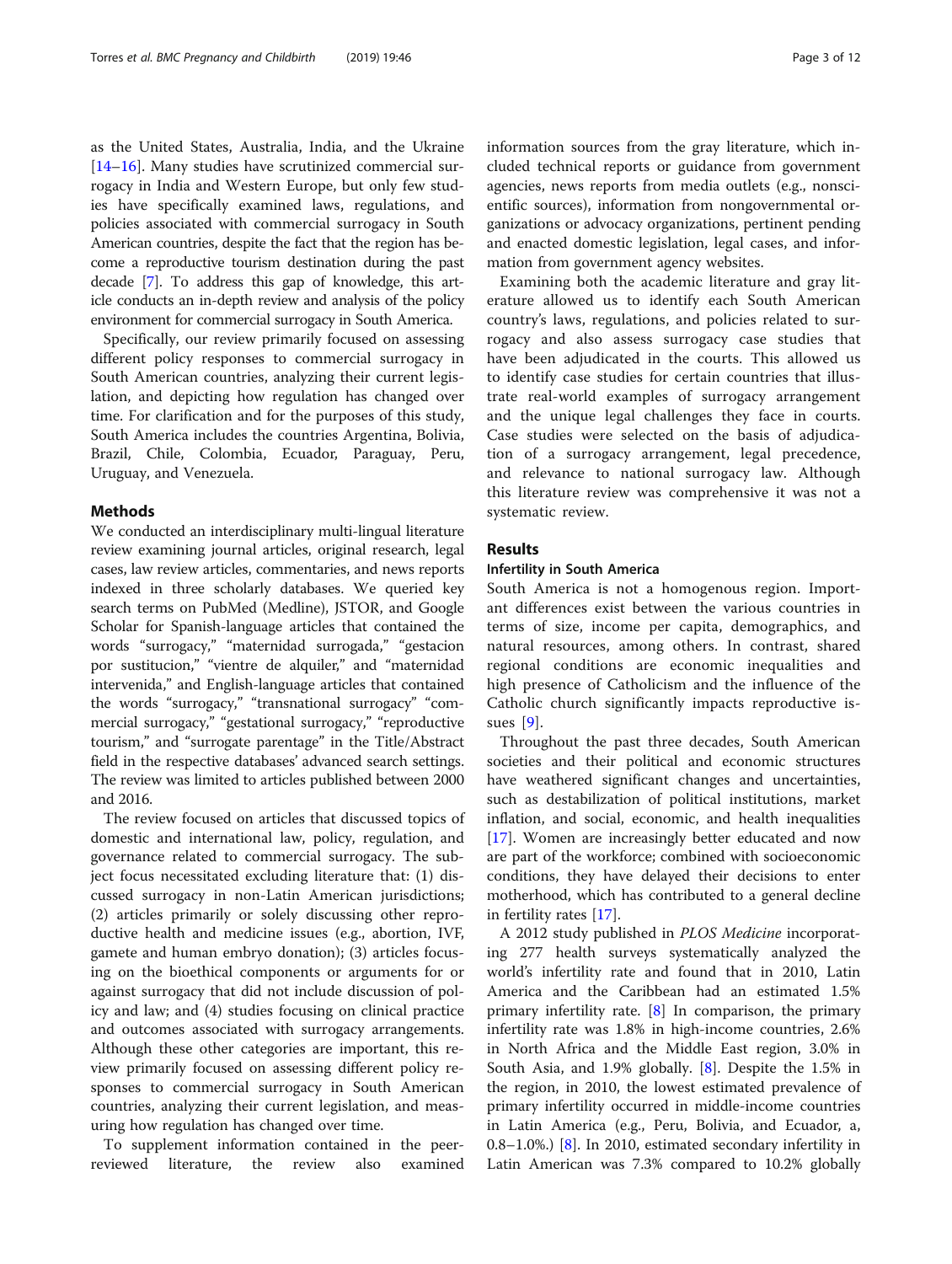[[8\]](#page-10-0). Even though the secondary infertility rate in Latin America is higher than its primary infertility rate, it is still the lowest in the world.

Despite low infertility rates relative to the rest of the world, ARTs use in the region appears to be growing. The Latin American Network of Assisted Reproduction (RED-LARA) reported that in 2010 Argentina had 8336 ART procedures compared an increase to 14,980 in 2014 [\[18](#page-10-0)]. The same occurred in Brazil in 2010 which had 17,673 ART procedures compared to 27,269 in 2014. Chile had 1652 in 2010 and 3791 in 2014 (Tables 1 and 2). Also, REDLARA reported that a total of 128,245 children were born in Latin America by means of ARTs, from 1990 to 2012 [\[18](#page-10-0)].

# Key characteristics of Surrogacy law and policy in South America

South American countries have a common legal system. All countries follow a codified civil law system, which means each of the countries conforms to a comprehensive set of legal rules that can be updated and contain all matters which can be brought before a court in a legal proceeding, such as definition, applicable procedure, and sanction or penalty for each action [[19\]](#page-10-0). In the South American legal system, the judge must establish the facts of each case and apply a set of provisions related to the case [\[19\]](#page-10-0). A judge makes the final decision; no jury trials exist. In the specific case of surrogacy contracts, most judges apply Civil Law Code; that is the code that regulates general contracts. Due to the lack of specific regulation for surrogacy contracts, the judge must apply the general theory of contract (which generally stipulates that in the absence of legislation, conflict between the parties must be judged the same as a dispute with any other commercial contract/transaction) law to surrogacy disputes. If the surrogacy is between people from different countries, private international law is applicable. In some countries like Colombia, when the matter

Table 1 ART procedures reported to RLA in 2010

| Country       | Number<br>of<br>Clinics | Assisted reproductive techniques |           |       |          | Total  |
|---------------|-------------------------|----------------------------------|-----------|-------|----------|--------|
|               |                         | $IVF(*)$                         | $ CS (*)$ | FET   | $OD(**)$ |        |
| Argentina     | 22                      | 810                              | 4462      | 1231, | 1832     | 8336   |
| <b>Brazil</b> | 56                      | 542                              | 12,913    | 2515  | 1703     | 17,673 |
| Chile         | 7                       | 143                              | 1088      | 255   | 159      | 1652   |
| Colombia      | 8                       | 358                              | 420       | 127   | 284      | 1189   |
| Fcuador       | 5                       | 61                               | 248       | 79    | 104      | 492    |
| Peru          | 4                       | 436                              | 713       | 104   | 805      | 2058   |
| Uruguay       | $\mathfrak{D}$          | 32                               | 226       | 46    | 48       | 352    |
| Venezuela     | 6                       | 320                              | 330       | 122   | 331      | 1103   |

include 7 cycles of GIFT/TOMI in Chile and 1 in Argentina (\*) initiated cycles; (\*\*) includes the transfer of fresh and frozen embryos

Source: Assisted reproductive technologies in Latin America: The Latin American Registry, 2010. BRA Assist. Reprod. | V. 16 | no6 | Nov-Dec / 2012

Table 2 ART procedures reported to RLA in 2014

| Country   | Number<br>of<br>Clinics | Assisted reproductive techniques |        |          |         | Total  |
|-----------|-------------------------|----------------------------------|--------|----------|---------|--------|
|           |                         | IVF/ICSI                         | FET.   | Fresh OD | OD(FET) |        |
| Argentina | 24                      | 9083                             | 2903   | 1826     | 663     | 14,980 |
| Bolivia   | 3                       | 430                              | 41     | 86       | 13      | 576    |
| Brazil    | 54                      | 16,474                           | 6877   | 1728     | 943     | 27,269 |
| Chile     | 9                       | 2111                             | 881    | 461      | 188     | 3791   |
| Colombia  | 11                      | 1196                             | 289    | 246      | 102     | 1868   |
| Fcuador   | 6                       | 663                              | 200    | 228      | 59      | 1318   |
| Peru      | 7                       | 1286                             | 445    | 742      | 478     | 3384   |
| Uruguay   | 7                       | 317                              | 78     | 84       | 22      | 514    |
| Venezuela | 7                       | 1119                             | 13,545 | 7829     | 3365    | 1770   |

Source: Assisted reproductive technologies in Latin America: The Latin American Registry, 2014. JBRA Assist. Reprod. | V. 21 | no3 | July-Aug-Sep / 2017

encompasses fundamental rights, cases are decided by the Constitutional Court.

In addition to the legal system's involvement, politics and law in South American countries are still considerably influenced by the Catholic Church, especially in the Civil Law system which is originally based on Roman law. Additionally, many of these countries were once Spanish colonies, except Brazil, which was a Portuguese territory. As a result, most laws are compatible with the Roman Catholic tradition, which expressly prohibits use of any ARTs because an embryo is considered to be a person and therefore cannot be manipulated [[9\]](#page-10-0). This includes surrogacy because the practice is also categorized and banned as an ART [\[20](#page-10-0)]. Generally, for surrogacy to be regulated, it must be included in a country's legislative code, with codes generally enacted by the state's Congress, though often never being enacted due to the socially controversial nature of ART [[9\]](#page-10-0).

Table [3](#page-4-0) contains a brief overview of each country's situation in terms of infertility rate, number of infertility clinics, and the legal status of surrogacy arrangements as detailed in our country-by-country analysis below.

# Country-level Surrogacy Laws, policies, and case studies Argentina

Argentina has an estimated 60,000 couples with infertility, this number includes male infertility [[21\]](#page-10-0). While 1.8% of the female population is diagnosed with infertility, only a small percentage sought fertility treatment in 2010 [[21\]](#page-10-0). With the introduction of public health care coverage for infertility the number of ART procedures has been increased significantly (Tables 1 and 2). Argentina also has the most well-established private fertility industry in South America, offering IVF and surrogacy services not only for residents but also for foreigners traveling to seek infertility treatment. During the past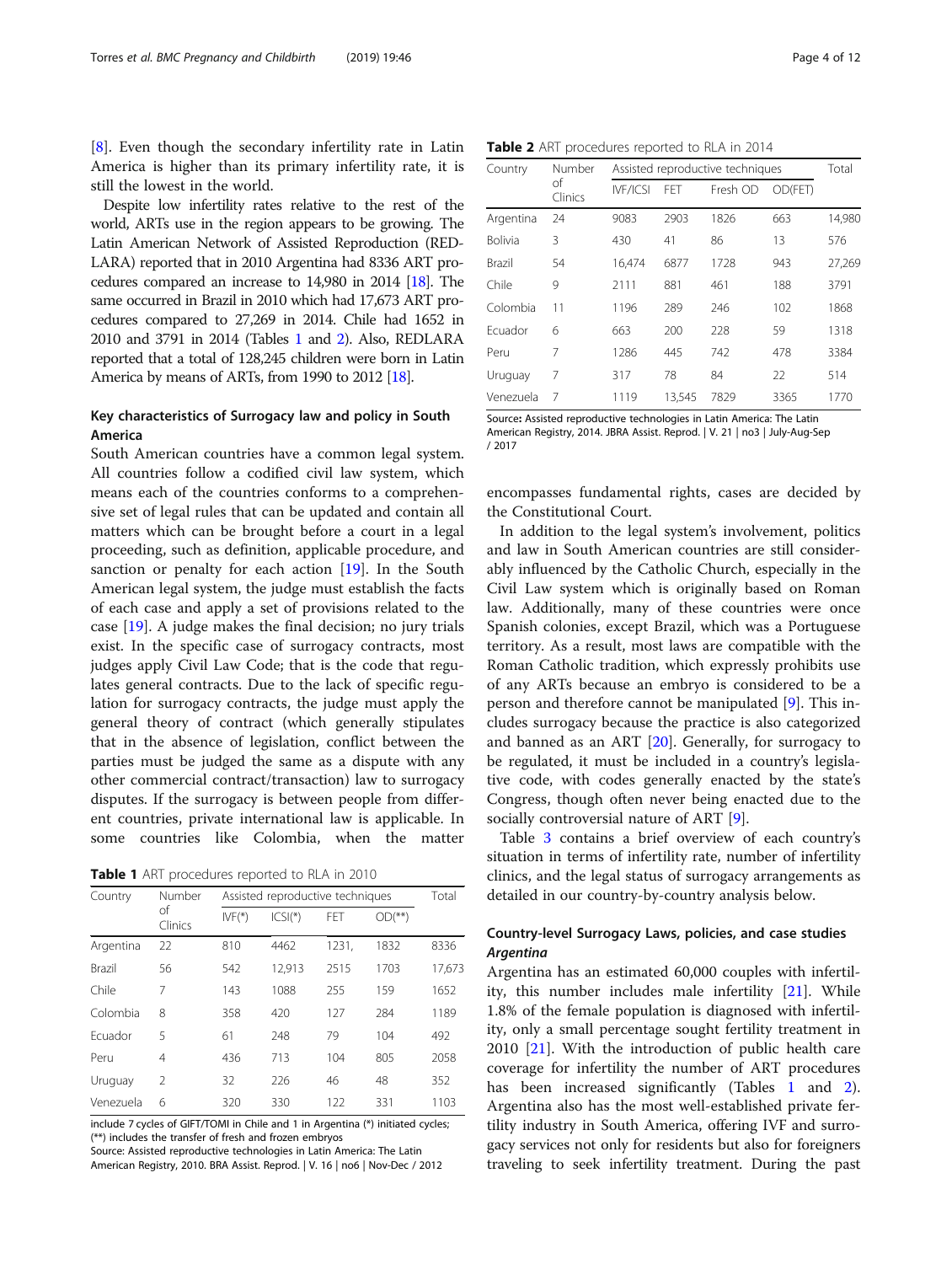<span id="page-4-0"></span>**Table 3** Infertility data and surrogacy legislation status in South American countries

| Country        | Infertility rate<br>$2010*$ | No. Fertility<br>$Clinics**$ | Surrogacy legislation status                                                                         | Active Legal instrument | Pending Bill     |
|----------------|-----------------------------|------------------------------|------------------------------------------------------------------------------------------------------|-------------------------|------------------|
| Argentina      | 1.8%                        | $22 - 25$                    | Unregulated                                                                                          |                         |                  |
| <b>Bolivia</b> | 0.9%                        | Uncertain                    | Unregulated                                                                                          |                         | PL 185-2001/2002 |
| Brazil         | 1.6%                        | 56                           | Resolution No. 2.013/13 Federal Medical<br>Guidelines: Altruistic surrogacy is<br>allowed<br>Council |                         |                  |
| Chile          | 1.8%                        | $7 - 9$                      | Unregulated                                                                                          |                         | No. 6306/07      |
| Colombia       | 1.5%                        | 8                            | Unregulated                                                                                          |                         |                  |
| Ecuador        | 1.0%                        | 5                            | Unregulated                                                                                          |                         | No. 261836/16    |
| Paraguay       | 1.9%                        | $1 - 3$                      | Unregulated                                                                                          |                         |                  |
| Peru           | 0.8%                        | $\overline{4}$               | Unregulated                                                                                          |                         | No. 2839/2013-CR |
| Uruguay        | 2.0%                        | 2                            | Regulated: Altruistic surrogacy is<br>allowed                                                        | Ley 19.167/2013         |                  |
| Venezuela      | 1.2%                        | 6                            | Unregulated                                                                                          |                         |                  |

\*prevalence of primary infertility among women aged 20–44 years

Source: Assisted reproductive technologies in Latin America: The Latin American Registry, 2010. BRA Assist. Reprod. | V. 16 | no6 | Nov-Dec / 2012

decade, Argentina has become an affordable destination for fertility tourism [\[22](#page-10-0)].

In 2010, Argentina regulated ART for the first-time, recognizing a person's right to procreate as a fundamental right and categorizing infertility as an illness. The law, "Ley 14.208/2011" was sanctioned in 2010 but was applicable only in the Buenos Aires province [[23](#page-10-0)]. In 2013, with Ley 26.862/13, ART access was extended to any adult person regardless of his or her age, marital status, and infertility situation, allowing national access to ART [\[24](#page-10-0)]. Fertility services were covered mostly through out-of-pocket payments until these legal provisions were enacted. Currently, public or private health insurance plans, donations, and the government finance fertility treatments [[25\]](#page-10-0).

Like any other civil law country, Argentina's civil code covers all contracts and family law regulations. Despite this, Catholic groups and some lawyers consider surrogacy contracts void because they are interpreted to deem a contractual subject matter that is immoral and against good customs (Argentinian Civil Code Art. 386). Additionally, it is argued that carrying a baby and giving it away cannot be subject to contract because children should not be the objects of an economic transaction. Because contextual ambiguity persisted and surrogacy contracts were not technically illegal, the practice occurred with legal uncertainty (see Case Study #1 in Additional file [1](#page-9-0)) and in unregulated spaces of the economy. For example, Internet reports stated Argentinian women were offering their services as surrogate mothers [\[26\]](#page-10-0).

In response, in February 2011, then Argentinian president Cristina Fernandez signed executive order 191/ 2011 and created a commission to update and unify the civil and commerce codes. The proposed bill contained several articles concerning surrogacy. "Gestacion for sustitucion" was to be permitted in its altruistic form, and the bill included protections for the surrogate mother [[27\]](#page-10-0). However, the surrogacy articles/provisions were eliminated before the bill was finally approved.

Relatedly, the Civil Code was updated in 2014 (Ley 26.994) and contained a special chapter dedicated to regulating parentage when a child is born through an assisted reproductive technique. The prospective parents were required to sign a consent document before the IVF procedure begins and when the child is born, the gestational mother is considered the legal mother according to law. Subsequently the gestational mother can waive her maternity rights and give all rights to the intended parents.

Later, in November 2016, a Senator for the "Union Civica Radical movement", Laura Montero, proposed bill 2574/15 that seeks to regulate surrogacy and titled the bill "gestation por sustitucion." The bill allows altruistic surrogacy but required a judge's permission before starting the procedure. Conditions include that the surrogate woman should be in good health, already have at least one child, and can be a surrogate woman only twice. Also, the intended parents must reside in Argentina for at least three years prior to the procedure. Finally, the bill includes a three- to six-year prison sentence for any person who acts as intermediary or a medical doctor and carries out the procedure without judicial authorization [\[28\]](#page-10-0). This bill was rejected in April 2017.

As a consequence, despite the fact that Argentina may represent an attractive destination for fertility tourism and commercial surrogacy, no regulations exist. One of the goals of the aforementioned bill was to end reproductive tourism in Argentina by adding the three-year residency requirement.

# B. Bolivia

Bolivia has one of the highest fertility rates in the region: on average, a Bolivian woman has three children during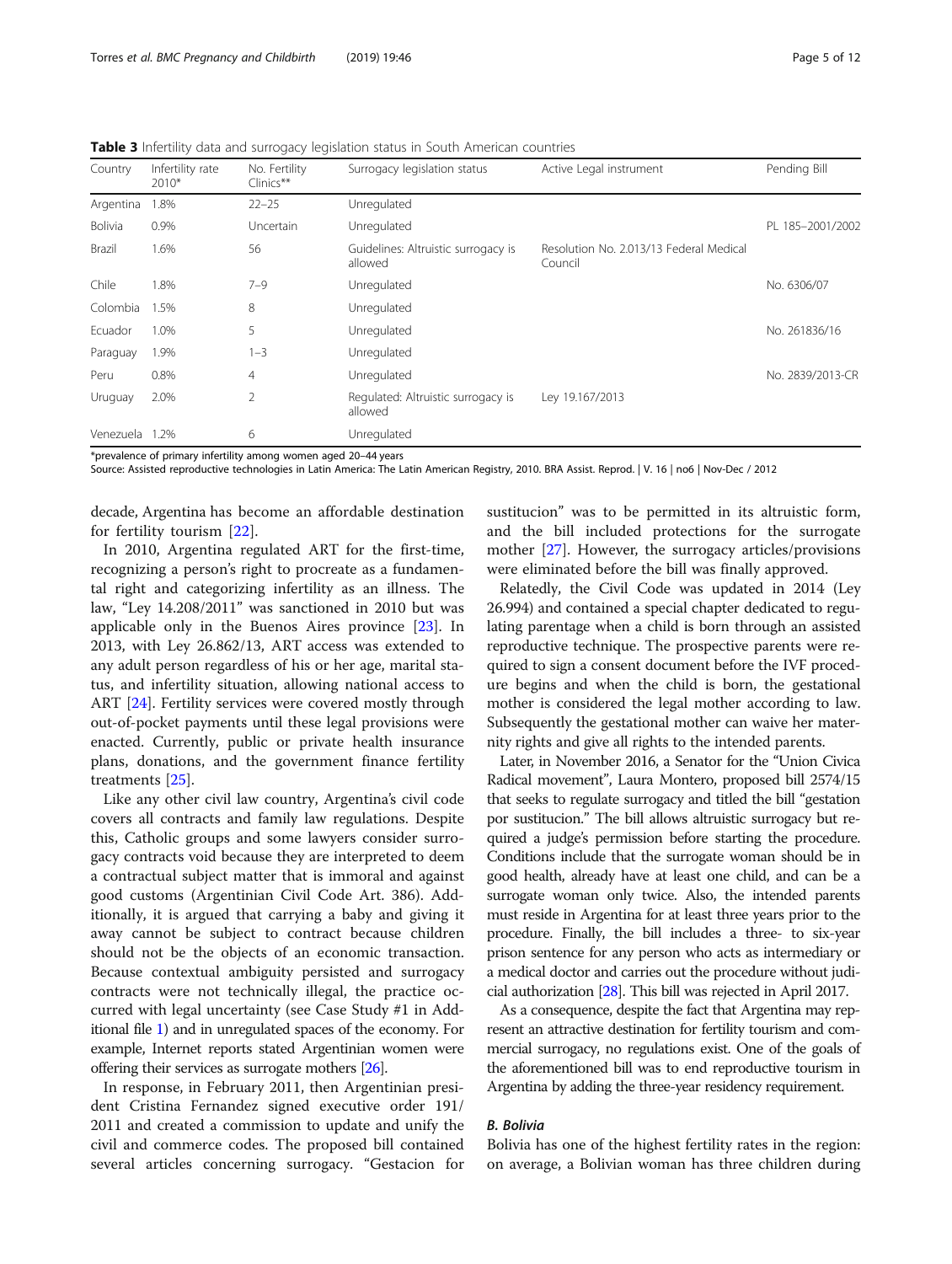her lifetime, [[29\]](#page-10-0) compared with Chilean or Brazilian women's lifetime average of 1.8 children [\[8\]](#page-10-0). Nevertheless, according to the most recently available national demographic census, Bolivia's infertility rate was 10.7% in 2008 [\[30\]](#page-10-0). Infertility treatments are not covered by the national health care system, but instead must be paid out-of-pocket [[31](#page-10-0)].

Bolivia also does not have any legislation that pertains directly to commercial surrogacy, better known as "maternidad delegada." Lack of regulation does not mean that commercial surrogacy arrangements do not take place in the country, even if surrogacy statistics are not available. In fact, it has been reported that Bolivia has become an active player in the commercial surrogacy industry. For instance, a 2014 study found that in 70% of the surrogacy cases, the intended parents are foreign [[32](#page-10-0)]. In the absence of regulation, fertilization procedures hinge on the ethics of doctors performing such procedures at fertilization clinics. Poverty is cited among the chief reasons that women in Bolivia become surrogate women [\[32\]](#page-10-0).

In 2001, Bill PL 185–2001/2002 was proposed at the Bolivian National Congress to address infertility and surrogacy issues. It required written consent of all parties involved before starting any fertilization procedure. It stated surrogacy should be viewed as a last recourse and required that the intended parents be in a stable relationship and the surrogate woman be between 18 and 40 years old. The law is not clear whether commercial surrogacy is permitted or not. However, this law prohibits embryos' commercialization, though there has been no further discussion or passage of the bill since it was originally introduced in 2001 [[33\]](#page-10-0).

Hence, Bolivia's relatively high rates of fertility combined with its classification as a lower middle-income country where women may experience poverty and lack of economic mobility, means that it continues to act as an international destination for transnational commercial surrogacy.

### C. Brazil

Official infertility rates in Brazil were not readily available when conducting this review, but some studies have discussed a general trend of declining fertility rates over the last three decades [\[29](#page-10-0)]. In the latest United Nations fertility report (2015), Brazil had the lowest fertility rate in the region, along with Chile [\[29](#page-10-0)]. According to the report, between 2010 and 2015, women from Brazil had an average of 1.8 children [\[29](#page-10-0)].

Since 1988, Brazil has operated a Federal Constitution that covers individual and collective rights. Health care is considered a universal right and the government's duty is to protect this right. Brazil's Unified Health System (SUS) provides free healthcare access for the entire population but does not provide coverage for all forms currently not covered by SUS [[31\]](#page-10-0). Commercial surrogacy is forbidden based on article 199(4) of the Brazilian Federal Constitution that interprets it as a form of human organ trafficking. Commercial surrogacy is considered uterus trafficking, and consequentially is constitutionally forbidden. The Brazilian Congress has not enacted any clarifying regulation about surrogate motherhood, also known as "Barriga Solidária" or "uterus temporal donation." Responding to the lack of legislation, the Federal Medical Council created a guideline for altruistic surrogacy that has been in place since 2010 [\[27\]](#page-10-0), which comprises the only set of rules applicable in Brazil to differentiate this practice from commercial surrogacy [[34\]](#page-10-0).

The latest version of this guideline, RCFM No. 2.121/ 2015, [\[35](#page-10-0)] contains the regulations that generally prohibit commercial surrogacy. Altruistic surrogacy is permitted only in two cases: (1) when the intended mother can contribute an egg however, she herself cannot carry a gestation to term or has a medical condition that puts her life at risk; or (2) when the intended parents are part of a same-sex marriage. The surrogate mother must belong to the same family as one of the partners in a consanguineous kinship to the fourth degree (i.e first  $degree = mother$ , second  $degree = sister$ , third  $degree =$ aunt, fourth degree = cousin).

Additionally, temporary uterus donation cannot be profitable. The parties must sign a contract that establishes the child's parentage and the intended parents must warrant they will pay medical and related pregnancy expenses; additionally, they will be the parents listed on the birth certificate [\[35](#page-10-0)]. This resolution is a temporary solution, however, and Brazil is waiting for a legal framework to be enacted by Congress that permanently regulates surrogate motherhood (Case Study #2). Overall, Brazil's relatively strict legal framework on commercial forms of surrogacy may limit the practice inside and from outside of the country.

# D. Chile

According to a 2015 report published by the Ministry of Health in Chile, infertility affects 10.4% of women [\[36](#page-10-0)]. The Chilean health system is one of the most egalitarian systems in the region [\[31\]](#page-10-0). It covers low-complexity fertility treatments such as diagnosis, ovarian stimulation, spermogram, sperm separation, and intrauterine insemination, as well as high complexity treatments such as IVF [[37\]](#page-10-0).

Despite access to forms of reproductive health services, Chilean society is very traditional, and values like dignity, faithfulness, and the concept of family are difficult to negotiate, much less legislate [[38\]](#page-10-0).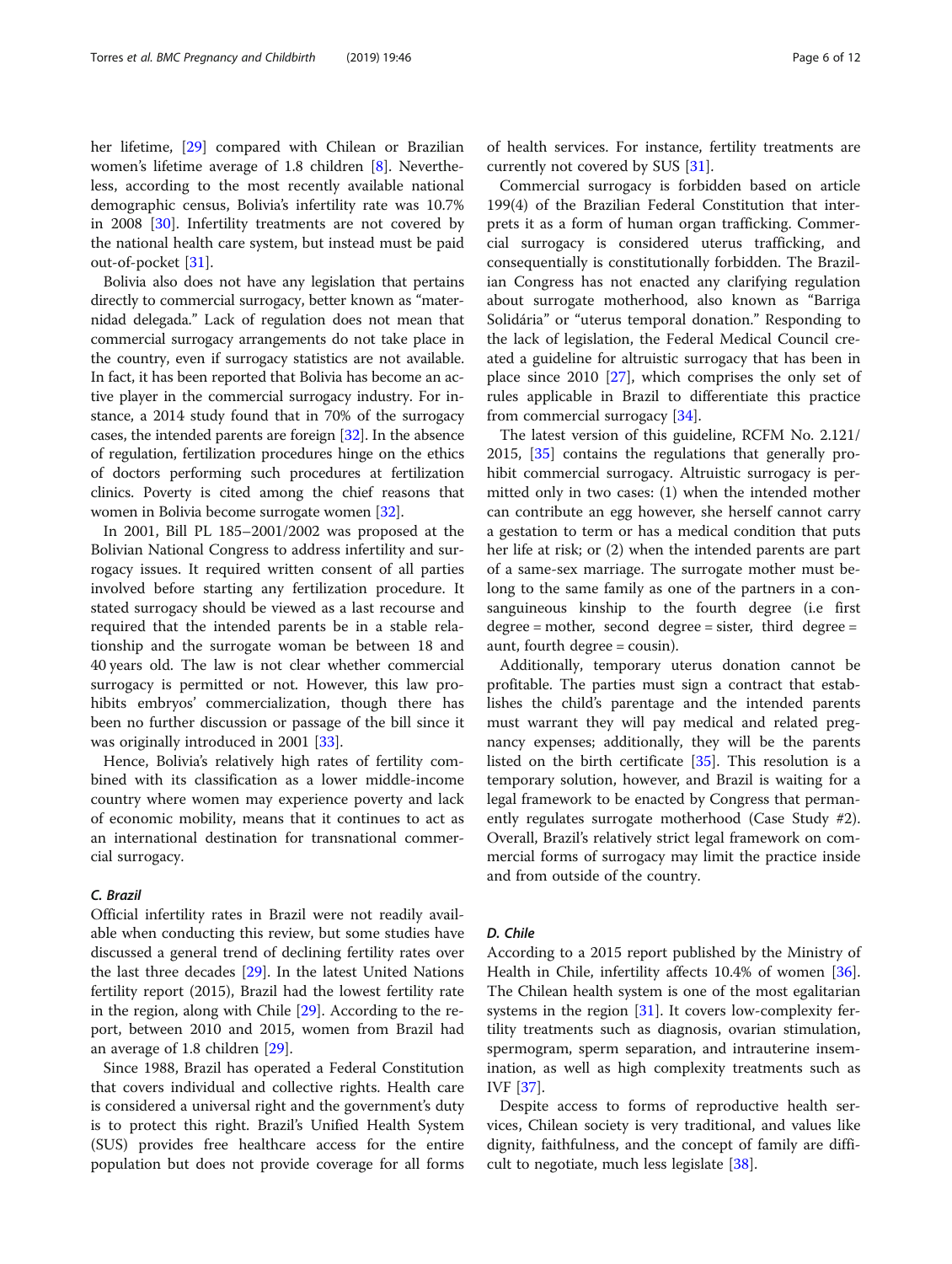Although church and state are separated, the Catholic Church still has a significant influence on Chilean society, an influence that also extends to public policy and national legislation [\[39\]](#page-10-0). Bills that contravene societal and Catholic values are enacted only rarely. For instance, in December 2008, Bill 6306–07 was presented, and contained a single article (item 23) that penalized surrogacy and would punish with imprisonment any intervening party in a surrogacy contract, as well as the intended parents, the doctor, and even the surrogate mother, who also would be required to attend responsible motherhood psychological therapy [\[40\]](#page-10-0). This bill is still pending and has not been enacted. In the meantime, surrogacy remains unregulated and judges must apply the law according to a biological test that defines the mother as the person who delivers a child (article 183, Chilean Civil Code).

### E. Colombia

Catholicism was the official religion in Colombia until 1991, when the Political Constitution was modified and conferred freedom of religion on all citizens. Despite this change, Colombia persists as a country in which the Catholic faith is still the religion of the majority. In deference to this reality, the Colombian Congress avoids regulating issues that are controversial, including abortion and surrogate motherhood. In Colombia, no law exists that makes a surrogacy contract legal or illegal. Yet, the fact remains that infertility affects 6.9–9.3% of all Colombian couples [[41](#page-10-0)].

The Colombian health system is a public service that guarantees the population access to services and financial protection through social insurance [[31](#page-10-0)]. Coverage is universal but does not encompass all services. Fertilization treatments are not yet included in the national coverage, although in 2014, the Constitutional Court (in decision T-528) ordered the Colombian government to add IVF treatment to the Mandatory Health Plan [\[42\]](#page-10-0).

In stark contrast to mostly regional policy inaction on surrogacy, Colombia was a pioneer in ART; the first in vitro baby in Latin America was born in Colombia in 1985 [[43\]](#page-10-0). Compliant with Article 42–6 of the Colombian Constitution, children born naturally or through ARTs have equal rights and obligations. Concordant with this article, when a woman gives birth to a baby, she is the child's mother and her name will appear on the birth certificate. If she is married, the law presumes the baby's father is her spouse, regardless of how she became pregnant.

To resolve the conflict created between parties involved in a commercial surrogacy arrangement, the case must be presented in a court. Additionally, if the intended parents wish to be the legal parents of the child their surrogacy cases must be brought before a judge,

the natural mother must relinquish her motherhood and give her rights to the intended parents. However, there is no legal obligation or guarantee that the surrogate mother will forfeit her rights after the child is born.

In recent years, an increasing number of women are offering their services as surrogate women, necessitated by their economic situations, being unemployed, and a dearth of opportunities for social advancement (Case Study #3) [[44\]](#page-10-0). In some cases, being a surrogate woman is an option to accumulate a decent sum of money to buy a house or start a business. The internet and newspapers are common places to advertise surrogacy services. Hence, Colombia's economic conditions and progressive approach to ART could be factors driving potential transnational surrogacy arrangements.

In 2009, the Colombian Constitutional Court urged Congress to enact a legal framework for surrogacy motherhood, to protect newborns' rights, women's rights, and avoid conflicts during a breach of contract between the parties [\[45](#page-10-0)]. This decision (T-968/2009) is the only legal precedent for surrogacy motherhood in Colombia (Case Study #3). However, Congress has not yet enacted any legislation to clarify commercial surrogacy issues. The ramifications are even more relevant, because in 2014, the same court decided that same-sex couples can adopt a child when just one of them is the biological parent of the child. This Constitutional decision enables same-sex couples to be parents through surrogacy. However, in November 2016, Congresswoman Maria del Rosario Guerra, a member of the right-wing party Centro Democratico, introduced Bill No. 026 of 2016 to the Colombian Congress, which allows altruistic surrogacy and forbids commercial surrogacy; she argued this practice exploits women and violates a minor's rights. This bill was approved in the House of Representatives but did not pass the first debate at the Senate.

### F. Ecuador

In Ecuador, infertility affects around 15% of the population [\[46\]](#page-10-0). Public health services are universal and the state provides them free of charge (including services such as diagnosis, treatment, medication, and rehabilitation [[31\]](#page-10-0).) Assisted reproductive technologies are not regulated and thus not included as coverage in the Ecuadorian health care system. Hence, fertility treatments must be paid out of pocket [\[31](#page-10-0)]. However, IVF has been used since 1992 through 11 known fertility centers [[47](#page-10-0)]. No surrogacy cases were presented before a court until 2016.

In September 2016, Congresswoman Maria Alejandra Vicuna, member of the Alianza Pais party, presented a bill to regulate ARTs in Ecuador. Article 6 of this bill allows surrogacy and does not distinguish between altruistic or commercial surrogacy. The sole requirement is that the surrogacy contract should be written to contain the intended parents' explicit procreation desire and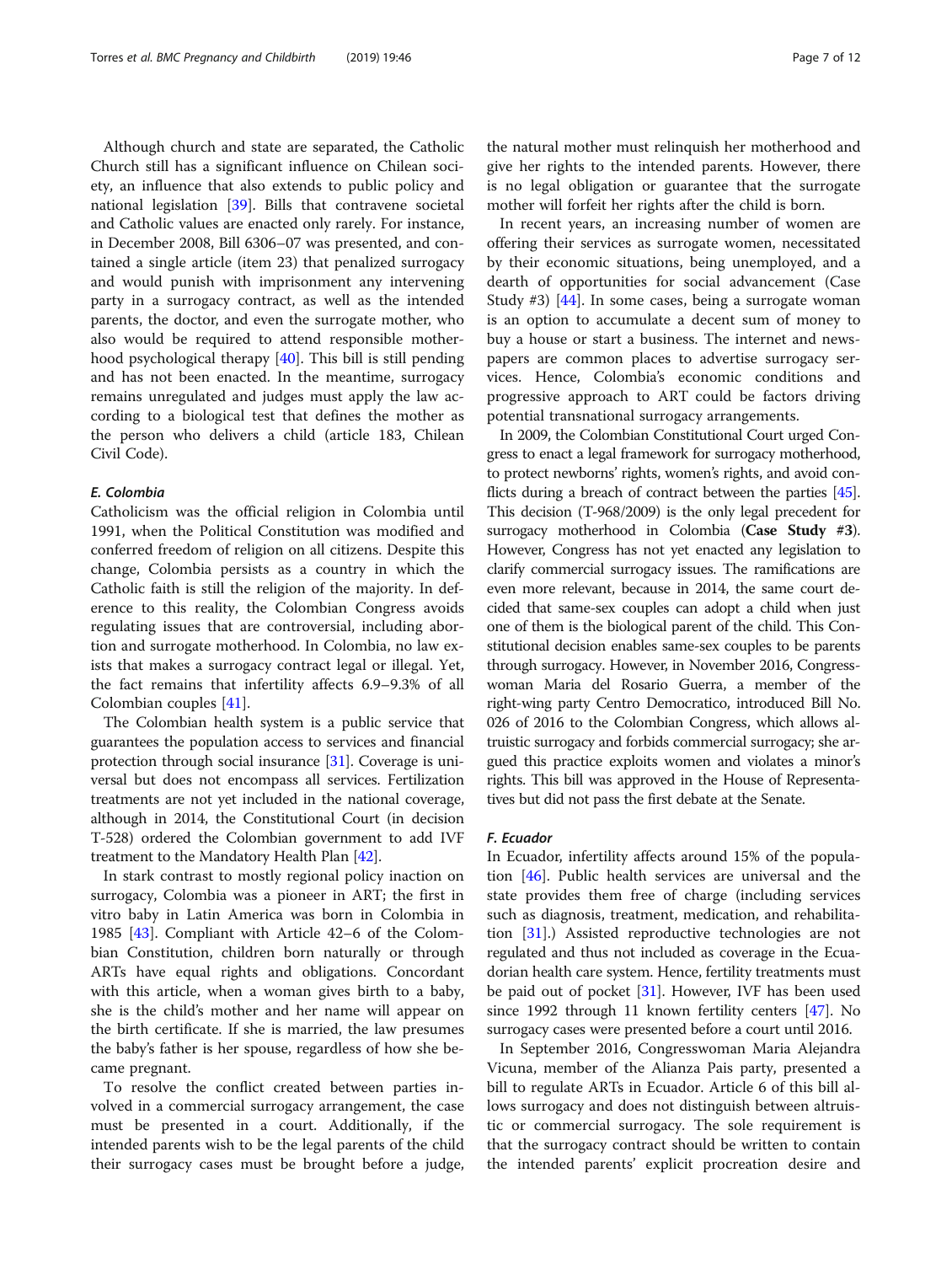their commitment to assume responsibility for the child-to-be. The legal document must also be signed before a public notary  $[48]$  $[48]$  $[48]$ . Vicuna's bill is still in study but constitutes the most permissive legal stance in the region because most of the countries examined explicitly forbid commercial surrogacy in one way or another.

# G. Paraguay

Paraguay does not publish official infertility statistics but has one of the highest fertility rates in the region. On average, a woman has 2.6 children during her lifetime [[29\]](#page-10-0). The Paraguayan Constitution has recognized citizens' fundamental rights to health care and adopted a universal free health care policy in 2008 [[31\]](#page-10-0). Despite this, infertility treatments are not covered by the health care system.

IVF is not in widespread use in Paraguay according to REDLARA. Between 1990 and 2012, Paraguay reported only 12 IVF cases, which represent 0.01% of the procedures in the entire region. A high fertility rate plus limited use of ARTs may be the primary reasons they have no current ART or surrogacy legislation. In the absence of legislation, each fertility center has created its own guidelines applicable to procedures such as IVF or embryo cryopreservation, and doctors determine the quality standards for each procedure [[49\]](#page-10-0). Similarly, surrogacy arrangements are not legislated nor have they been addressed by the courts.

### H. Peru

In Peru, as in other South American countries, it is difficult to accurately report the infertility rate because no official statistics are available, but the rate is estimated at 15% of the fertility-aged population who have been unable to conceive a child after a 12-month period [\[50](#page-10-0)]. The Peruvian public health care system covers only low-complexity fertility treatments, made available exclusively to married couples or heterosexual domestic partners. High-complexity fertility treatments, such as IVF, are not covered [[51\]](#page-10-0).

No specific surrogacy legislation exists in Peru, except the general law of health (Ley 26,842), which partially addresses the issue. In article 7, the law states that every person has the right to access fertility treatment, or to use ART, but the genetic mother and the gestational mother should be the same person [[44](#page-10-0)]. Hence, the regulation does not allow for an egg's or uterus' donation. This legislation is problematic because it is not clear (Case Study #4). Its intent was to recognize the population's right to procreate and gain access to ARTs, and simultaneously accept traditional surrogacy because the genetic and the gestational mother are the same person.

Even if Peruvian health law does not explicitly permit gestational surrogacy, to make the law enforceable requires sanctions if people's conduct violates the general principles of the law. The Peruvian Penal Code does not contain any sanctions for infertility treatments, thus the practice is not allowed, but is not explicitly prohibited. This logic follows by applying the reservation principle (article 2, (24) Peruvian Constitution) that states, "No one is bound to what the law does not com-mand or deprive of what it does not prohibit" [\[51](#page-10-0)].

This legal loophole allows commission of crimes such as forgery, fraud, and child trafficking [\[52\]](#page-10-0). For example, surrogate mothers have delivered babies in hospitals but used the intended parents' identity, [[52](#page-10-0)] and put false information on the birth certificate, which is a crime. Legislation notwithstanding, Peru has a prominent commercial surrogacy industry. For instance, in 2006, reports cited a surrogacy network working from Spain using Peruvian surrogate mothers, and it took two years for the police to finish its investigation and break up the network [\[53](#page-10-0)].

Additionally, it is easy to find online ads offering surrogacy services in Peru [\[54](#page-11-0)]. To bridge this regulatory gap, on October 30, 2013, Bill No. 2839/2013-CR was introduced to regulate surrogate motherhood and only allow altruistic surrogacy. This initiative seeks to modify Article 7 of the General Law of Health, [\[55](#page-11-0)] and has been in discussion for years without either being enacted or rejected. Despite these attempts at legislation, Peru remains an international destination for commercial surrogacy, given ambiguity and gaps in current laws that have yet to be closed.

### I. Uruguay

Uruguay is a small country with a population of 3,467,054 people as reported in its 2015 census [\[56](#page-11-0)]. The infertility rate among this population is estimated to be between 15 and 18% [\[57\]](#page-11-0). One of the most liberal countries in the region, Uruguay's Parliament approved legislation addressing ARTs (Ley 19.167/2013) in 2013, [[58](#page-11-0)] which included ART coverage in the Uruguayan public health care system (Article 3). Article 25 makes special reference to gestational surrogacy, stating that surrogacy contracts are void except in cases when the intended mother has an illness that impedes her ability to carry the gestation to term. In these cases, the intended parents have their embryos implanted into a surrogate mother who should be a second-degree relative of either member of the couple, and the surrogacy arrangement should be altruistic [[58](#page-11-0)]. The statute is innovative because it solves the issue normally created with surrogacy contracts in Latin America by allowing the intended parents' names to be on the birth certificate without needing to appear before a court.

# J. Venezuela

Venezuela's unofficial infertility rate is between 10 and 15% [[59\]](#page-11-0). The Venezuelan National Public Health System (SPNS) does not cover fertility treatments; however,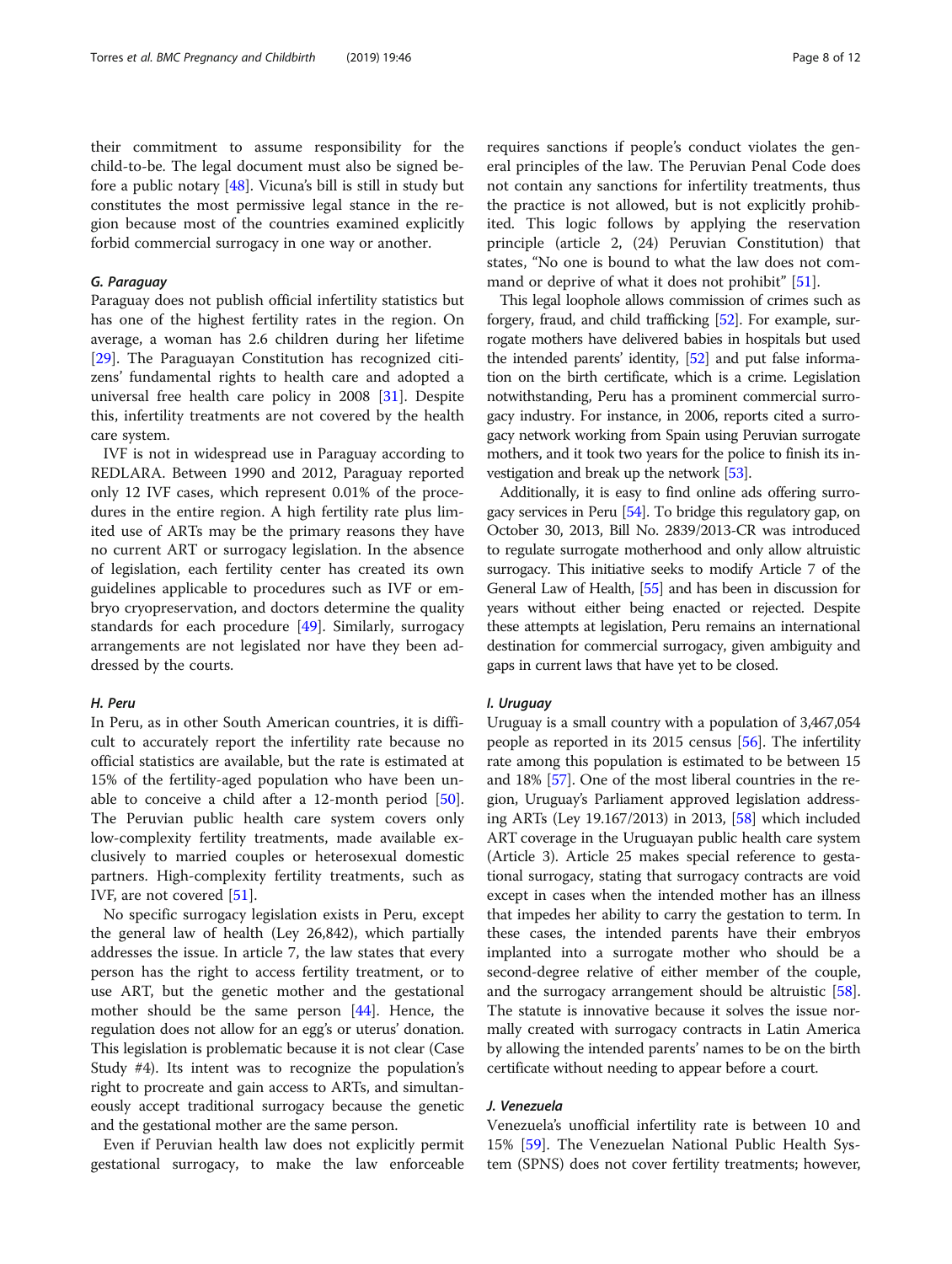gratis care and universal availability are fundamental principles of the public health care system [[31\]](#page-10-0). Neither surrogacy nor ARTs have any specific applicable legislation. Judges' decisions interpret existing laws contained in the civil code, the Venezuelan Constitution and Supreme Tribunal rulings, which offer a possible legal framework to settle surrogacy conflicts [\[60](#page-11-0)].

For instance, Venezuela's Civil Code states an adjudication of maternity is determined by who gave birth to the child, regardless of the genetics [[60\]](#page-11-0). On the other hand, article 56 of the Constitution recognizes the fundamental right to know one's biological or genetic origin (Case Study #5) [[61](#page-11-0)]. Furthermore, decision No. 1456 of the Supreme Tribunal of Justice mentions the concept of procreation will (the explicit desire to procreate) [[61\]](#page-11-0).

Hence, judges must interpret existing laws by applying the delivery test, genetic test, and the procreation-intent tests from disparate sources of legal jurisprudence. Venezuela has neither a regulation or bill in process, leaving all surrogacy decisions dependent upon the judge's values and his or her interpretation of the law. Although interpretation can generate a decision, such decisions are not uniform because they depend on how much weight the judge prefers to give each piece of legislation.

# **Discussion**

The objective of this article was to review, characterize and describe the legal status of surrogacy arrangements in South America. Results indicate that South American societies and public views regarding ART and surrogacy have changed over time, but regulations and laws have been slow to adapt, which creates complicated situations illustrated by the varying laws and case studies. South America, like other regions of the world, regulates or fails to regulate surrogacy arrangements and legislates it in different and disparate ways, often in relation to whether the situation relates to a commercial or altruistic surrogacy arrangement. For example, commercial surrogacy arrangements are expressly prohibited in some countries but also remain unregulated in many countries. Further, we did not observe any laws in place that regulate the maximum number of embryos that may be carried by a surrogate woman, nor the gestational age of the surrogate woman, nor the need for counseling.

In one group of countries, including Argentina and Colombia, legislative bills were introduced and then rejected. In another group (Bolivia, Chile, Ecuador, and Peru) legislative bills have been introduced to specifically regulate surrogate motherhood. However, none of these bills have reached a final conclusion, and either remain pending, under discussion, or in legal hiatus prior to a final decision to enact or deny such legislation. Conversely, Brazil - which has generated guidelines - and Uruguay are the only South American countries that

expressly allow altruistic surrogacy. In the remaining countries reviewed, Paraguay and Venezuela have not specifically addressed surrogacy in any way, but have existing legislation that can be interpreted to help judges make decisions about these arrangements. These results demonstrate a great deal of regional variability in how national legal frameworks, guidance instruments, and regulations address surrogacy in South America.

Surrogacy has not been regulated in Latin American countries because the traditional Catholic belief system plays a preeminent role in the judicial system and what public policy is legislated. This despite most South American countries' constitutions upholding the separation of church and state. Introducing and passing legislation about controversial topics, such as ART and surrogate motherhood, generates a huge amount of public debate and controversy, because a large segment of the population believes human procreation should be limited to the natural ways dictated by the Donum Vitae (gift of life), a 1987 document written by Joseph Cardinal Ratzinger (former Pope Benedict XVI). It details the Catholic Church's position on the dignity of human life, and addresses specific biomedical ethical issues about respect for human life, technical interventions into human procreation, and the status of human embryos and fetuses [\[20](#page-10-0)]. This document expressly bans ARTs [[20](#page-10-0)].

Beyond the broader challenges of global infertility, new family structures make the issue even more complex, particularly same-sex marriage that is now legal in 24 countries worldwide, including four in South America (Argentina, Brazil, Colombia, and Uruguay). Other countries in the region have approved domestic partnerships between same-sex couples (Chile and Ecuador) [[62\]](#page-11-0). Accordingly, surrogacy and adoption options are offered to couples experiencing infertility and same-sex couples who would like to start a family, a trend that will likely impact future legal developments on regulation of surrogacy in the region.

The most pressing concern is the growing and ever-expanding transnational market for commercial gestational surrogacy that uses surrogate mothers from low-income countries where disparities due to gender, class, race, and ethnic hierarchies are prominent and have become an economic motivating factor in the growth of reproductive tourism  $[63]$  $[63]$  $[63]$ . In the case of domestic surrogacy, the intended parents' income is often three times that of the surrogate women creating potential ethical issues and power imbalances in the ability to negotiate a surrogacy contract or dispute in relation to the surrogacy arrangement [[63\]](#page-11-0).

Fertility clinics are also taking advantage of current legal loopholes and/or lack of regulation. Yet, lack of regulation or regional regulatory coherence does not appear to be an obstacle if women wish to offer their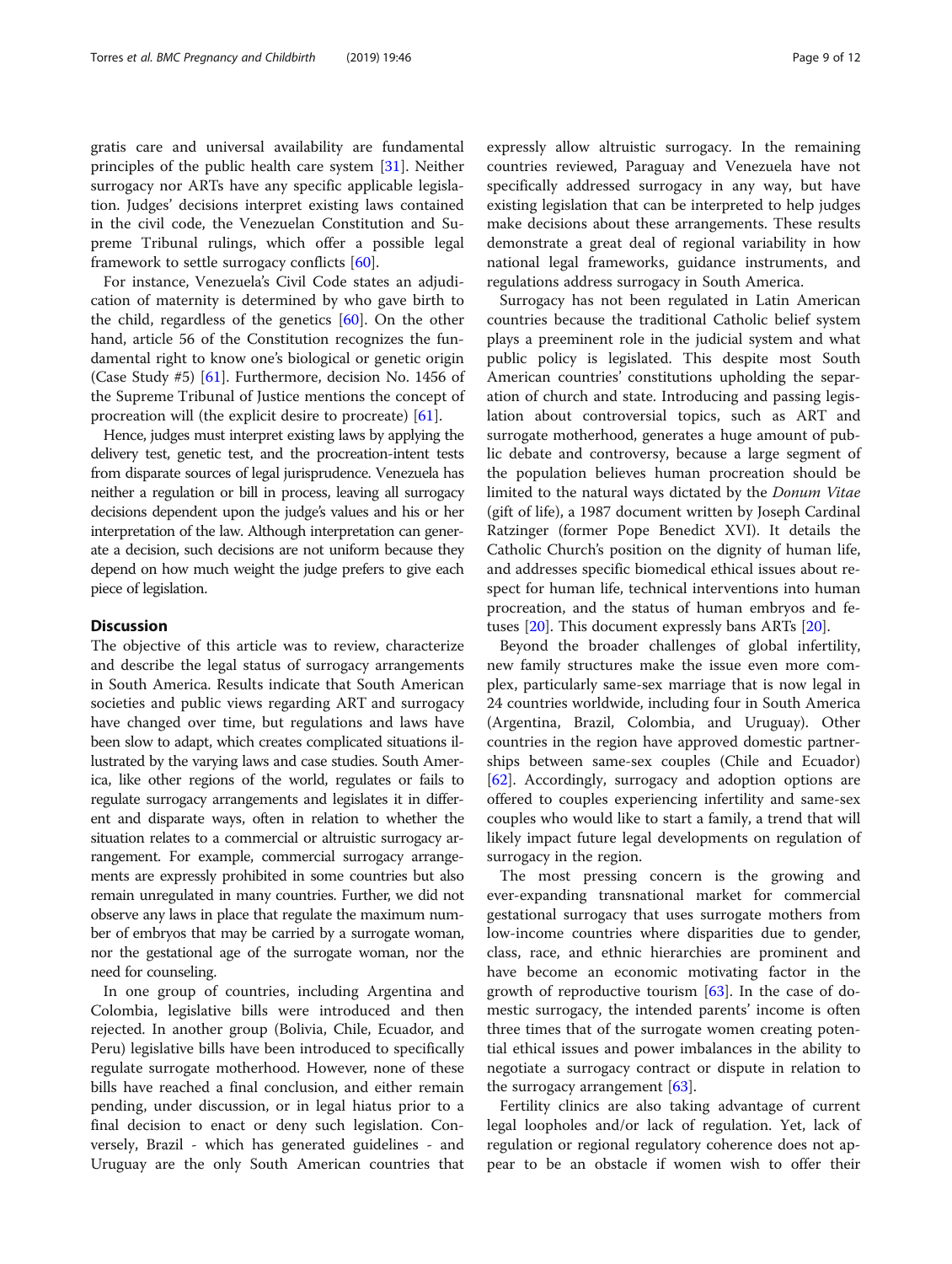<span id="page-9-0"></span>services as a surrogate mother, because the Internet and social media have emerged as popular methods to market and solicit surrogacy services, even when the practice is not legally protected or permitted. The Internet has been reported as a common forum for prospective surrogates and clients (regardless of location or citizenship) to offer or request surrogacy services [\[64](#page-11-0)]. South America's maturing reproductive tourism market is fortified by the lack of consistent regulation and pervasive poverty indicators. The problem exists between the market and in-country legislators seeking to follow moral and appropriate customs dictated by tradition and religion.

Multiple authors cited in this article [[26](#page-10-0), [27](#page-10-0), [65](#page-11-0)] expressed their concerns about the lack of effective legislation, and agreed that more robust legal frameworks are necessary to regulate commercial surrogacy. For instance, in February 2016, a group of experts on parentage and surrogacy met at The Hague Conference on Private International Law. The meeting was attended by 21 experts representing 21 states globally, including some states involved in international surrogacy arrangements. Conference participants reached the conclusion that an international public policy framework for surrogacy agreements, which focuses on protecting children's legal status and that prevents exploitation of women surrogates, is urgently needed [\[66](#page-11-0)].

Creating an international public policy framework is likely an ambitious goal, but the World Health Organization—more specifically the Pan American Health Organization (PAHO) that exerts influence over public health issues in South America—could take a leadership role in creating consensus and guidelines to harmonize commercial surrogacy policies. These policies should be aligned with public health principles while also acknowledging the unique values and culture of the region when establishing rules to protect all intervenient parties in a surrogacy agreement. Many decisions are pending, and answers to such questions such as whether there should be requirements for the age of surrogate women, how many times an individual can act as a surrogate woman, how many eggs should be fertilized, what sort of economic compensation is ethical, and which state is obligated to offer citizenship to the newborn if the surrogacy crosses borders, are questions that will have to be addressed in such a framework.

# Conclusion

Reproductive tourism in South America is a reality to be reckoned with; an increasing number of fertility centers and clinics selling surrogacy services offer surrogate mothers from South America to locals and foreigners, revealing the urgent need for surrogacy regulation and pointing to an opportunity for a regional legal or governance framework that could be developed with the leadership of PAHO, a respectable international organization in the region. The framework could serve to accelerate local policymakers' decision-making about commercial surrogacy, aid in applying consistent legal principles in the judicial process of surrogacy court cases, and should be designed to protect all parties, with a special emphasis on vulnerable groups, such as the children and surrogate mothers.

# Additional file

[Additional file 1:](https://doi.org/10.1186/s12884-019-2182-1) Case Studies.Text boxes of country surrogacy legal case studies. (DOCX 26 kb)

### Abbreviations

ART: Assisted Reproductive Technologies; FET: Frozen Embryo transfer; ICSI: Intracytoplasmic sperm injection; IVF: In vitro fertilization; OD: Oocyte donation; PAHO: Pan American Health Organization; PL: Public Law; REDLARA: The Latin American Network of Assisted Reproduction

### Acknowledgments

Not applicable.

#### Funding

Authors report no funding associated with this manuscript.

#### Availability of data and materials

Data sharing is not applicable to this article as no datasets were generated or analysed during the current study. Information associated with our literature and legal review are available via information in references.

#### Author's contributions

GT, AS and TM jointly collected the data, designed the study, conducted the data analyses and wrote the manuscript. All authors contributed to the formulation, drafting, completion, and approval of the final manuscript.

### Ethics Approval and Consent to Participate

Not applicable/Not required for this study.

#### Consent for Publication

Not applicable.

#### Competing Interests

Authors report no conflict of interest associated with this manuscript.

### Publisher's Note

Springer Nature remains neutral with regard to jurisdictional claims in published maps and institutional affiliations.

#### Author details

<sup>1</sup> Joint Masters Program in Health Policy and Law, University of California, San Diego School of Medicine, San Diego, CA, USA. <sup>2</sup>Department of Anesthesiology, University of California, San Diego School of Medicine, San Diego, CA, USA. <sup>3</sup>Department of Medicine, Division of Global Public Health University of California, San Diego School of Medicine, San Diego, CA, USA. 4 Global Health Policy Institute, 8950 Villa La Jolla Drive, A124, La Jolla, CA, San Diego, CA 92130, USA.

### Received: 13 July 2017 Accepted: 7 January 2019 Published online: 28 January 2019

#### References

- 1. NIH, National Institutes of Health. Assisted reproductive technology (ART). [https://www.nichd.nih.gov/health/topics/infertility/conditioninfo/treatments/](https://www.nichd.nih.gov/health/topics/infertility/conditioninfo/treatments/Pages/art.aspx) [Pages/art.aspx](https://www.nichd.nih.gov/health/topics/infertility/conditioninfo/treatments/Pages/art.aspx). Accessed 22 Jan 2019.
- 2. Kamel RM. Assisted reproductive technology after the birth of Louise Brown. J Reprod Infertil. 2013;14(3):96–109.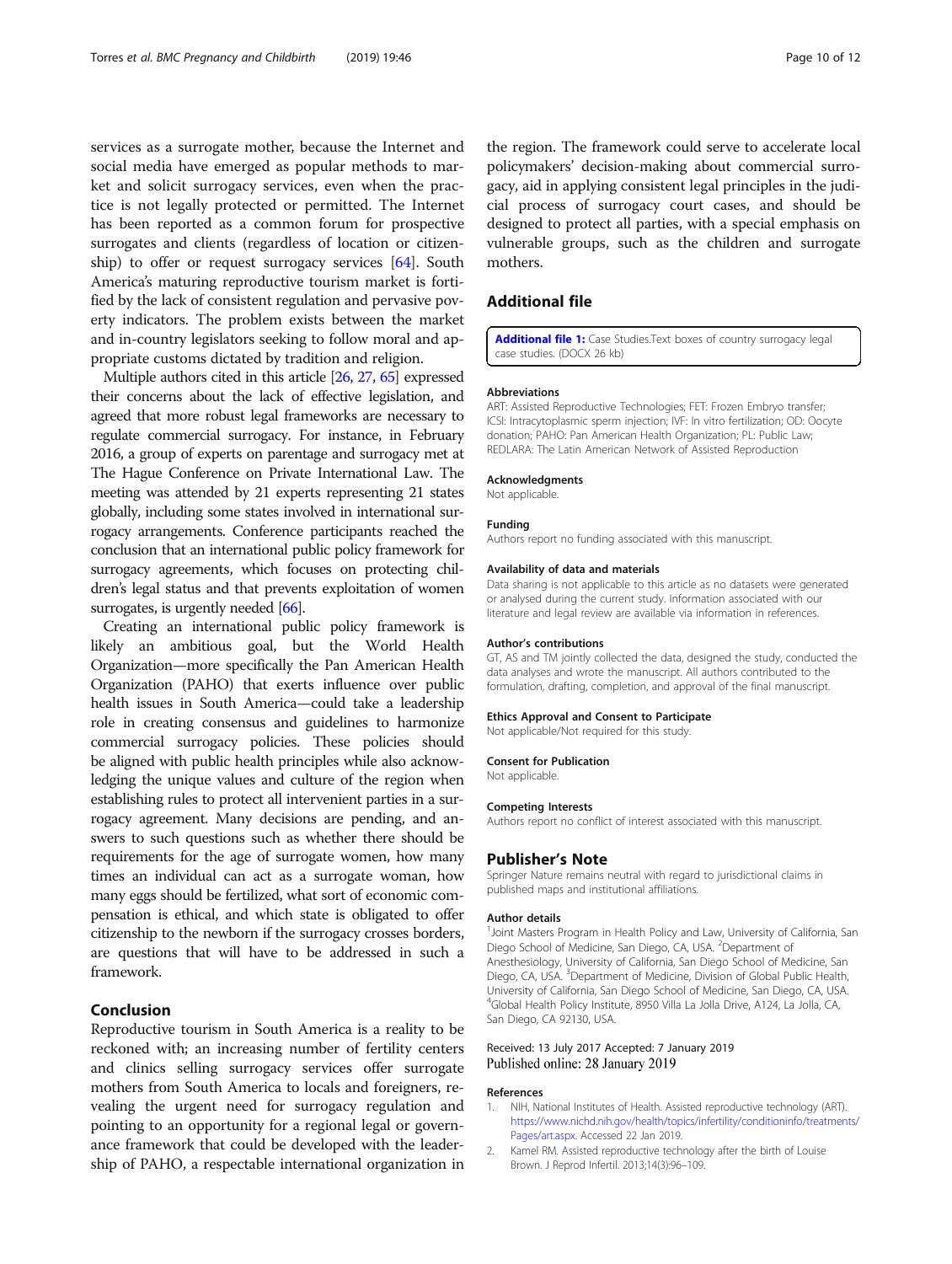- <span id="page-10-0"></span>3. Bärnreuther S. Innovations "out of place": controversies over IVF beginnings in India between 1978 and 2005. Med Anthropol. 2015;35(1):73–89. [https://](https://doi.org/10.1080/01459740.2015.1094066) [doi.org/10.1080/01459740.2015.1094066](https://doi.org/10.1080/01459740.2015.1094066).
- 4. Chamie J, Mirkin B. Surrogacy: Human right or reproductive exploitation? [http://yaleglobal.yale.edu/content/surrogacy-human-right-or-reproductive](http://yaleglobal.yale.edu/content/surrogacy-human-right-or-reproductive-exploitation)[exploitation](http://yaleglobal.yale.edu/content/surrogacy-human-right-or-reproductive-exploitation). Accessed 5 Mar 2017.
- 5. Anu KP, Inder D, Sharma N. Surrogacy and women's right to health in India: issues and perspective. Indian J Public Health. 2013;57:65–70.
- 6. Saxena P, Mishra A, Surrogacy MS. Ethical and legal issues. Indian J community med: official publication of Indian Association of Preventive & social. Medicine. 2012;37(4):211–3. <https://doi.org/10.4103/0970-0218.103466.>
- 7. Trimmings K, Beaumont P. International Surrogacy arrangements: an urgent need for legal regulation at the international level. J Private Int Law. 2011;7:627–47.
- 8. Mascarenhas MN, Flaxman SR, Boerma T, Vanderpoel S, Stevens GA. National, Regional, and Global Trends in Infertility Prevalence Since 1990: A systematic analysis of 277 health surveys. Low N, editor. PLOS medicine Public Libr Sci; 2012;9:e1001356.
- WHO, World Health Organization. Current practices and controversies in assisted reproduction (2002). Accessed 6 March 2017.
- 10. Blake L. Gay father surrogacy families: relationships with surrogates and egg donors and parental disclosure of children's origins. Fertil Steril. 2016;106(6): 1503–9. <https://doi.org/10.1016/j.fertnstert.2016.08.013>.
- 11. BBC World. Surrogate babies: where can you have them, and is it legal?. 2014. <http://www.bbc.com/news/world-28679020>. Accessed 5 Mar 2017.
- 12. RECAV: Red Estatal Contra el Alquiler de Vientre. [http://www.](http://www.noalquilesvientres.com/quienes-somos) [noalquilesvientres.com/quienes-somos/](http://www.noalquilesvientres.com/quienes-somos). Accessed 3 July 2017.
- 13. European Parliament. Annual report on human rights and democracy in the world 2014 and the European Union's policy on the matter – A8–0344/ 2015. European Parliament. Http://[www.europarl.europa.eu/sides/getDoc.](http://www.europarl.europa.eu/sides/getDoc.do?pubRef=-//EP//TEXT+REPORT+A8-2015-0344+0+DOC+XML+V0//EN) [do?pubRef=-//EP//TEXT+REPORT+A8-2015-0344+0+DOC+XML+V0//EN](http://www.europarl.europa.eu/sides/getDoc.do?pubRef=-//EP//TEXT+REPORT+A8-2015-0344+0+DOC+XML+V0//EN). Accessed 2 Mar 2017.
- 14. Millbank J. Rethinking 'commercial' Surrogacy in Australia. J Bioeth Inq. 2015;12(3):477–90. <https://doi.org/10.1007/s11673-014-9557-9>.
- 15. Nelson E. Global trade and assisted reproductive technologies: regulatory challenges in international Surrogacy. J Law Med Eth. April 1, 2013;41(1): 240–53. <https://doi.org/10.1111/jlme.12016>.
- 16. Stark B. Transnational surrogacy and international human rights law. ILSA J Int'l & Comp L. 2011.
- 17. Adsera A, Menendez A. Fertility changes in Latin America in the context of economic uncertainty. Popul Stud. 2011;65(1):37–56. [https://doi.org/10.1080/](https://doi.org/10.1080/00324728.2010.530291.) [00324728.2010.530291.](https://doi.org/10.1080/00324728.2010.530291.)
- 18. REDLARA: Red Latinoamericana de Reproduccion Asistida (website) [Internet] [http://redlara.com/aa\\_ingles/default.asp.](http://redlara.com/aa_ingles/default.asp) Accessed 6 Mar 2017.
- 19. The common law and civil traditions. University of California at Berkeley. [https://www.law.berkeley.edu/library/robbins/](https://www.law.berkeley.edu/library/robbins/CommonLawCivilLawTraditions.html)
- [CommonLawCivilLawTraditions.html](https://www.law.berkeley.edu/library/robbins/CommonLawCivilLawTraditions.html). Accessed 13 Apr 2017. 20. Donum Vitae Instruction on respect for human life (Website). [Internet]. [http://www.vatican.va/roman\\_curia/congregations/cfaith/documents/rc\\_](http://www.vatican.va/roman_curia/congregations/cfaith/documents/rc_con_cfaith_doc_19870222_respect-for-human-life_en.html) [con\\_cfaith\\_doc\\_19870222\\_respect-for-human-life\\_en.html](http://www.vatican.va/roman_curia/congregations/cfaith/documents/rc_con_cfaith_doc_19870222_respect-for-human-life_en.html). Accessed 6 March 2017
- 21. BBC Mundo, Argentina, pionera en el derecho a la fertilidad., 2013. [http://](http://www.bbc.com/mundo/noticias/2013/06/130610_argentina_fertilidad_vs) [www.bbc.com/mundo/noticias/2013/06/130610\\_argentina\\_fertilidad\\_vs](http://www.bbc.com/mundo/noticias/2013/06/130610_argentina_fertilidad_vs) Accessed 20 Apr 2017.
- 22. Smith E, Behrmann J, Martin C, Williams-Jones B. Reproductive tourism in Argentina: clinic accreditation and its implications for consumers, health professionals and policy makers. Dev World Bioeth. 2010;10(2):59–69. [https://doi.org/10.1111/j.1471-8847.2009.00256.x.ß](https://doi.org/10.1111/j.1471-8847.2009.00256.x.�).
- 23. Luna F. Infertilidad en Latinoamérica. En busca de un nuevo modelo Revista de Bioética y Derecho. 2014;28:33–47.
- 24. Ministerio de Justicia y Derechos Humanos-Presidencia de la Nacion Argentina –Reproduccion Medicamente Asistida- Ley26.862 [http://servicios.](http://servicios.infoleg.gob.ar/infolegInternet/anexos/215000-219999/216700/norma.htm) [infoleg.gob.ar/infolegInternet/anexos/215000-219999/216700/norma.htm](http://servicios.infoleg.gob.ar/infolegInternet/anexos/215000-219999/216700/norma.htm) Accessed 20 Apr 2017.
- 25. Sociedad Argentina de medicina reproductiva. Problematica actual de la fertilidad en la Republica Argentina. 2015. [http://www.samer.org.ar/pdf/](http://www.samer.org.ar/pdf/problematica_actual_fertilidad.pdf) [problematica\\_actual\\_fertilidad.pdf.](http://www.samer.org.ar/pdf/problematica_actual_fertilidad.pdf) Accessed 20 Apr 2017.
- 26. Carbajal R. Análisis de la maternidad subrogada en Argentina : una mirada extensiva a países de América Latina: Universidad de San Andrés; 2014.
- 27. Lamm E, Gestational Surrogacy Reality and Law (July 2012). InDret, Vol. 3, 2012. Available at SSRN: <https://ssrn.com/abstract=2147769> or [h10.2139/ssrn.](http://dx.doi.org/10.2139/ssrn.2147769) [2147769.](http://dx.doi.org/10.2139/ssrn.2147769) Accessed 25 Apr 2017.
- 28. Montero, Laura. (S-2574/15) PROYECTO DE LEY El Senado y Cámara de Diputados de la Republica de Argentina. pp. 1–14.
- 29. United Nations. World Fertility Patterns. 2016 Feb;2015:1–30.
- 30. INE, Instituto Nacional de Estadistica Bolivia Encueste Nacional de Demografía y Salud 2008 [FR228]. 2009;:1–484.
- 31. ISAGS: Instituto Suramericano de gobierno en Salud. Health Systems in South America: Challenge to the universality, integrality and equity. May 2012. Giovanella L, Feo O, Faria M, Tobar S. (orgs.) Available from [http://](http://www.isags-unasur.org/uploads/biblioteca/2/bb%5b8%5dling%5b3%5danx%5b8%5d.pdf) [www.isags-unasur.org/uploads/biblioteca/2/](http://www.isags-unasur.org/uploads/biblioteca/2/bb%5b8%5dling%5b3%5danx%5b8%5d.pdf) [bb%5b8%5dling%5b3%5danx%5b8%5d.pdf.](http://www.isags-unasur.org/uploads/biblioteca/2/bb%5b8%5dling%5b3%5danx%5b8%5d.pdf) Accessed 21 Apr 2017.
- 32. Jesus S, Bailey C, Paredes S, Fernandez J. El Vacío Legal dentro de la Legislación Boliviana; con relación a la Maternidad Subrogada. 2014;:1-6.
- 33. Valades D, Rivera JA. El Genoma Humano en el Ordenamiento Juridico Boliviano. Panorama sobre la legislacion en materia de genoma humano en America Latina y el Caribe. Saada, Alya. Ciudad de Mexico; 2006. pp. 47–80.
- 34. Feniman LP. Surrogacy in Brazil: issues in legal research. SSRN Journal. 2015.
- 35. Conselho federal de Medicina RESOLUÇÃO CFM no 2.121/2015. Sep 24, 2015 pp. 1–8.
- 36. Ministerio de Salud de Chile. Ministerio de Salud Guía para el Estudio y Tratamiento de la Infertilidad; 2015. p. 1–93.
- 37. FONASA: Fondo Nacional de Salud Chile Programa de fertilizacion asistida- ChileAtiende. Available from: [https://www.chileatiende.gob.cl/](https://www.chileatiende.gob.cl/fichas/ver/23778) [fichas/ver/23778](https://www.chileatiende.gob.cl/fichas/ver/23778). Accessed 5 May 2017.
- 38. Santander C. El contrato de Maternidad subrogada o de alquiler: Ejercicio legitimo del derecho a rocreae o atentado a la dignidad? 2012. p. 1–91.
- 39. Winter CG. La Maternidad Gestacional: ¿Cabe Sustitucion? on JSTOR. Revista Chilena de Derecho. 1998.
- 40. Kast J, Alvarado C, Estay E, Forni M, Hernandez J, Melero P, et al. Republica de Chile Camara de Diputados L356S118. de Diputados de Chile C, editor. 2009 pp. 1–92.
- 41. Arteta-Acosta C. Maternidad Subrogada. Revista Ciencias Biomedicas. 2011;  $2(1)$  $-91-7$
- 42. Calle MV, Gonzalez M, Guerrero LG, et al. Republica de Colombia Sentencia T-528/14 TRATAMIENTO DE FERTILIZACION in VITRO; 2017. p. 1–33. Available from: <http://www.corteconstitucional.gov.co/relatoria/2014/t-528-14.htm>. Accessed 20 Sept 2016.
- 43. CECOLFES. Diana Carolina, Primera Bebe Probeta de Colombia y Latinoamerica esta cumpliendo 29 años. [Internet]. Available from [http://www.cecolfes.com/](http://www.cecolfes.com/es/cecolfes/noticias/diana-carolina-primera-bebe-probeta-de-colombia-y-latinoamerica-esta-cumpliendo-29) [es/cecolfes/noticias/diana-carolina-primera-bebe-probeta-de-colombia-y](http://www.cecolfes.com/es/cecolfes/noticias/diana-carolina-primera-bebe-probeta-de-colombia-y-latinoamerica-esta-cumpliendo-29)[latinoamerica-esta-cumpliendo-29.](http://www.cecolfes.com/es/cecolfes/noticias/diana-carolina-primera-bebe-probeta-de-colombia-y-latinoamerica-esta-cumpliendo-29) Accessed 13 Sept 2016.
- 44. Vivas MA, Leon Velez C. El futuro de la maternidad subrogada en Colombia una perspectiva desde las experiencias de España y México. Pontificia Universidad Javeriana; 2013.
- 45. Colombian Constituional Court. Sentencia T-968/09 [http://www.](http://www.corteconstitucional.gov.co/relatoria/2009/T-968-09.htm) [corteconstitucional.gov.co/relatoria/2009/T-968-09.htm](http://www.corteconstitucional.gov.co/relatoria/2009/T-968-09.htm) Accessed 13 April 2017.
- 46. Parraguez LD. Régimen jurídico sobre la maternidad subrogada en el Ecuador. 2007. Available from: [http://repositorio.usfq.edu.ec/handle/23000/](http://repositorio.usfq.edu.ec/handle/23000/334) [334.](http://repositorio.usfq.edu.ec/handle/23000/334) Accessed 7 May 2017.
- 47. Padilla S. Analisis de la maternidad subrogada para parejas heterosexuales en la Legislacion Ecuatoriana. 2016. pp. 1–91.
- 48. Vicuna MA. Proyecto de Ley Organica para la Regulacion del uso de Técnicas de Reproducción Humana Asistida en el Ecuador Tr. 261838.pdf; 2017. p. 1–25.
- 49. Sapena J. La influencia de la investigacion genetica y de los descubrimientos cientificos y tecnologicos en el derecho. Paraguay: Asuncion; 2016. Available from: [http://www.sapenaley.com/2016/08/12/](http://www.sapenaley.com/2016/08/12/hola-mundo/) [hola-mundo/](http://www.sapenaley.com/2016/08/12/hola-mundo/). Accessed May 9, 2016
- 50. Roa-Meggo Y. La infertilidad como problema de salud pública en el Perú. Revista Peruana de Ginecologia y Obstetricia. Sociedad Peruana de Obstetricia y. Ginecología. 2012;58:79–85.
- 51. Siverino-Bavio P. Una mirada desde la bioética jurídica a las cuestiones legales sobre la infertilidad en el Perú. Revista Peruana de Ginecologia y Obstetricia. Sociedad Peruana de Obstetricia y. Ginecología. 2012;58:213–20.
- 52. La prensa [Peru.com](http://peru.com) Peruanas ponen en alquiler su vientre en internet por 70.000 soles. June 22,2014 [http://laprensa.peru.com/actualidad/noticia](http://laprensa.peru.com/actualidad/noticia-vientre-alquiler-peruanas-extranjeros-internet-embarazo-precio-monto-27427)[vientre-alquiler-peruanas-extranjeros-internet-embarazo-precio-monto-](http://laprensa.peru.com/actualidad/noticia-vientre-alquiler-peruanas-extranjeros-internet-embarazo-precio-monto-27427)[27427.](http://laprensa.peru.com/actualidad/noticia-vientre-alquiler-peruanas-extranjeros-internet-embarazo-precio-monto-27427) Accessed 11 May 2017.
- 53. La Republica. Canal espanol destapa red de vientres de alquiler en Lima –Peru. December 13, 2006. [online] Available from: http://larepublica.pe/13-12-2006/ canal-espanol-destapa-red-de-vientres-de-alquiler-en-lima. Accessed 11 May 2017.